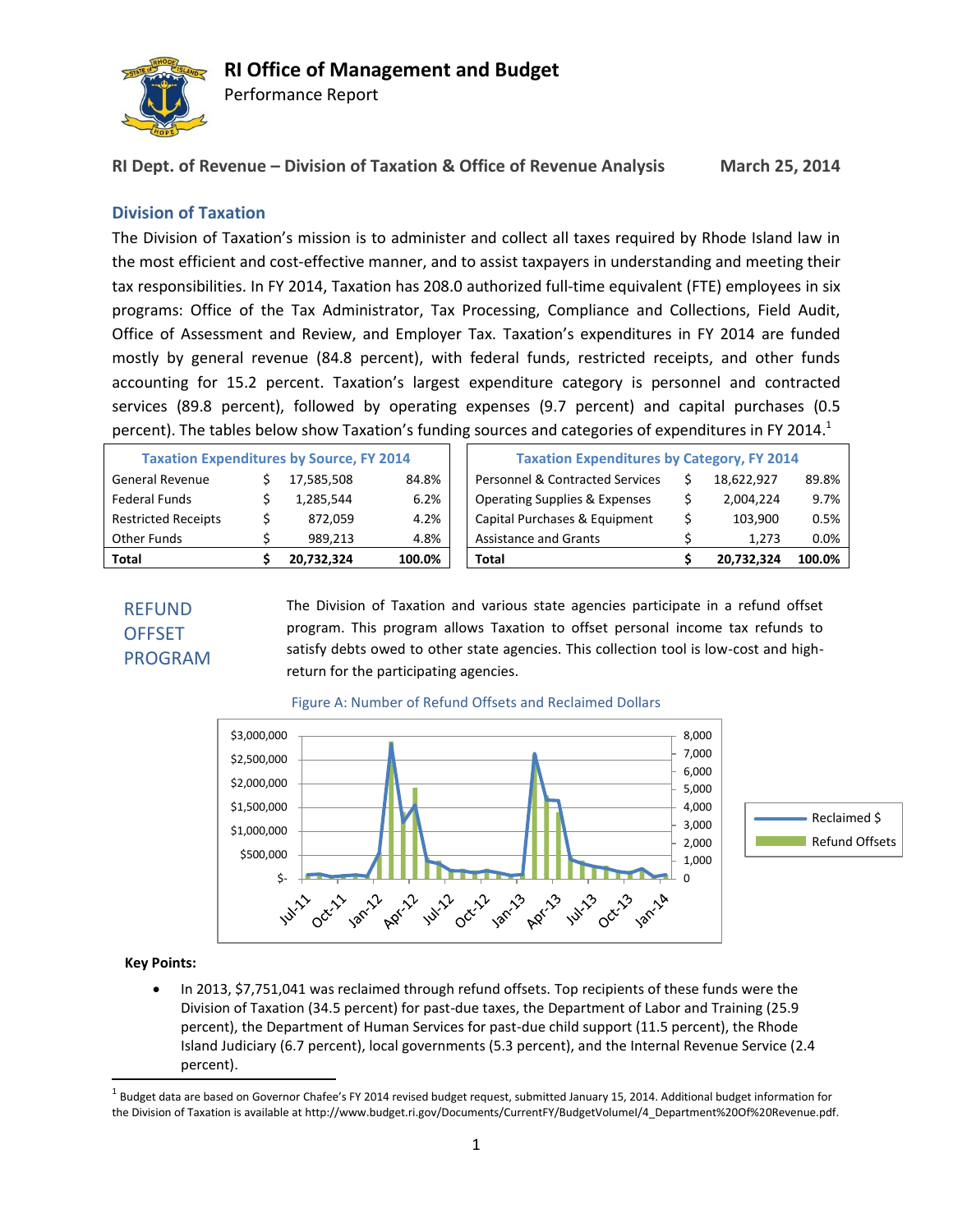## ELECTRONIC TAX RETURN **FILINGS**

The Division of Taxation participates in the federal/state electronic filing program (E-File), and the number of E-Filed returns has increased each year the program has been in operation. E-Filed returns benefit both the state and the taxpayers.





**Key Points:**

- In calendar year 2013, 624,074 Rhode Island personal income tax returns were filed. Of those, 487,436 (78.1 percent) were filed electronically.
- E-filing saves the state money on processing paper returns, while taxpayers receive their refunds faster.

## TAX REFUND MAILINGS

Under Rhode Island General Laws (44-30-88(c)), the Division of Taxation is required to mail individual tax refunds within 90 days of due date. If the refund is not mailed within 90 days, the state must pay interest on the refund owed. Taxation has set a higher goal of sending refunds within 30 days.





**Key Points:**

• In 2013, the Division of Taxation issued 474,734 refunds, totaling \$266,733,803. Of all returns, 97.1 percent were mailed within 30 days, down from 98.4 percent in 2012.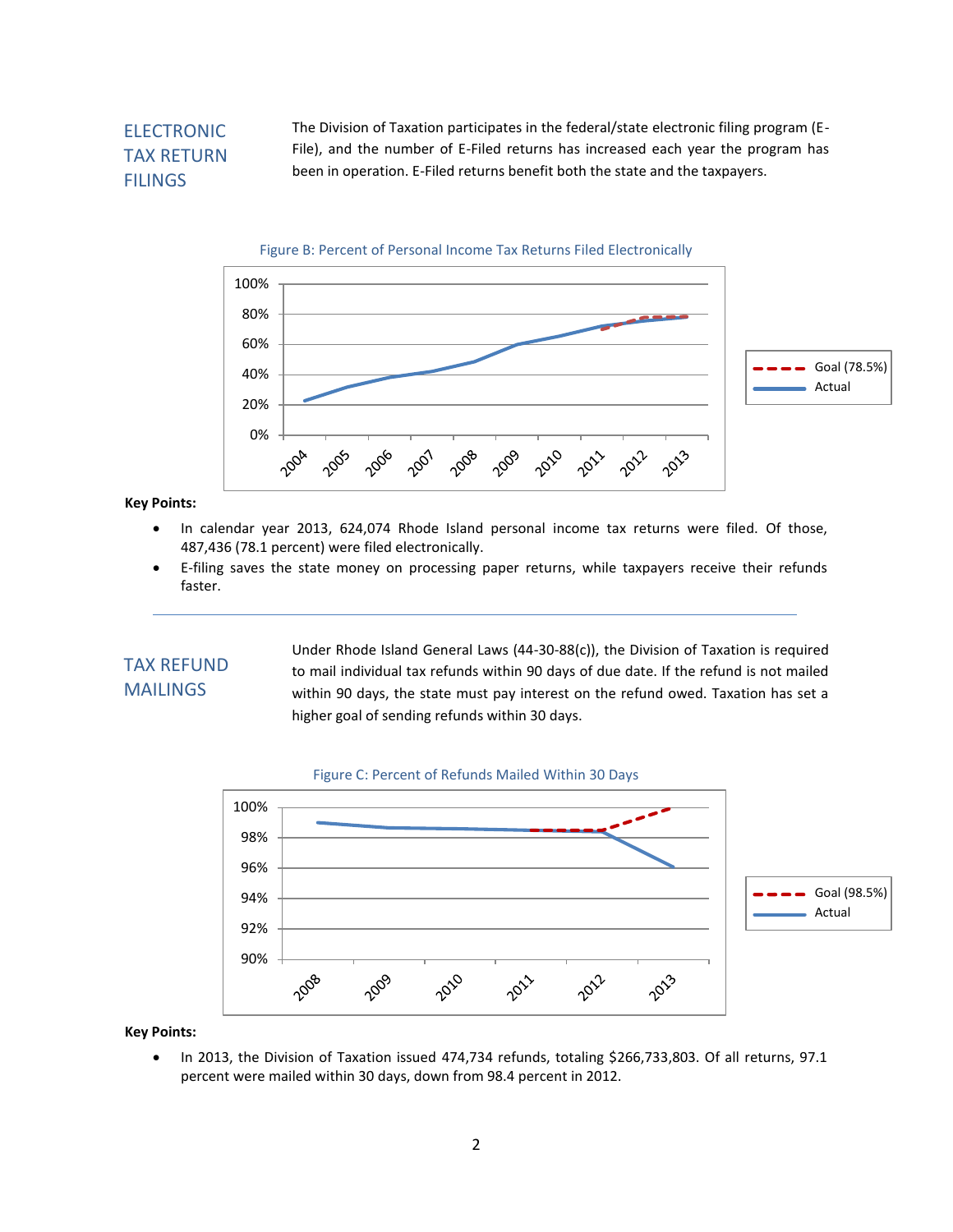### **Office of Revenue Analysis**

The Office of Revenue Analysis (ORA) is responsible for analyzing, evaluating, and appraising the tax system of the State of Rhode Island, and for making recommendations for its revision in accordance with the best interests of the economy of Rhode Island. ORA is responsible for preparing the biennial tax expenditures report and cost-benefit analyses of all tax proposals. It also prepares fiscal notes as required by state law as such notes pertain to revenues. ORA publishes a report on monthly and fiscal year-to-date cash collections and a monthly report that compares adjusted revenue collections to estimated revenues on a monthly and fiscal year-to-date basis. Finally, ORA supports the Budget Office in forecasting the state's general revenues, which are used for the biannual Revenue Estimating Conference and the Governor's recommended budget.

In FY 2014, ORA has 4.0 authorized full-time equivalent (FTE) employees. It is budgeted \$520,437 in expenditures, funded entirely with general revenue.<sup>2</sup> Of those expenditures, \$497,100 (95.5 percent) is allocated for personnel, \$22,312 (4.3 percent) for operating supplies and expenses, and \$1,025 for Capital Purchases & Equipment (0.2 percent).

## REVENUE ASSESSMENT REPORTS

ORA issues a monthly revenue assessment report. ORA's goal is to issue these reports within 10 business days after receipt of the data from the Office of Accounts and Control. The purpose of the revenue assessment report is to give readers a sense of how the state's general revenues compare to those that might be expected if the official revenue estimate was being met based on ORA's allocation of the official revenue estimates.



Figure D: Number of Monthly Revenue Assessment Reports Completed within 10 Business Days

#### **Key Points:**

 $\overline{\phantom{a}}$ 

- The monthly revenue assessment report compares adjusted revenues, on a monthly and fiscal yearto-date basis, to the Office of Revenue Analysis' monthly and fiscal year-to-date estimate of revenues based on the current fiscal year enacted revenue estimate.
- Since the beginning of FY 2012, ORA has completed 24 of 30 (80.0 percent) revenue assessment reports within the 10-day timeframe.

 $^2$  Budget data are based on Governor Chafee's FY 2014 revised budget request, submitted January 15, 2014. Additional budget information for the Division of Taxation is available at http://www.budget.ri.gov/Documents/CurrentFY/BudgetVolumeI/4\_Department%20Of%20Revenue.pdf.